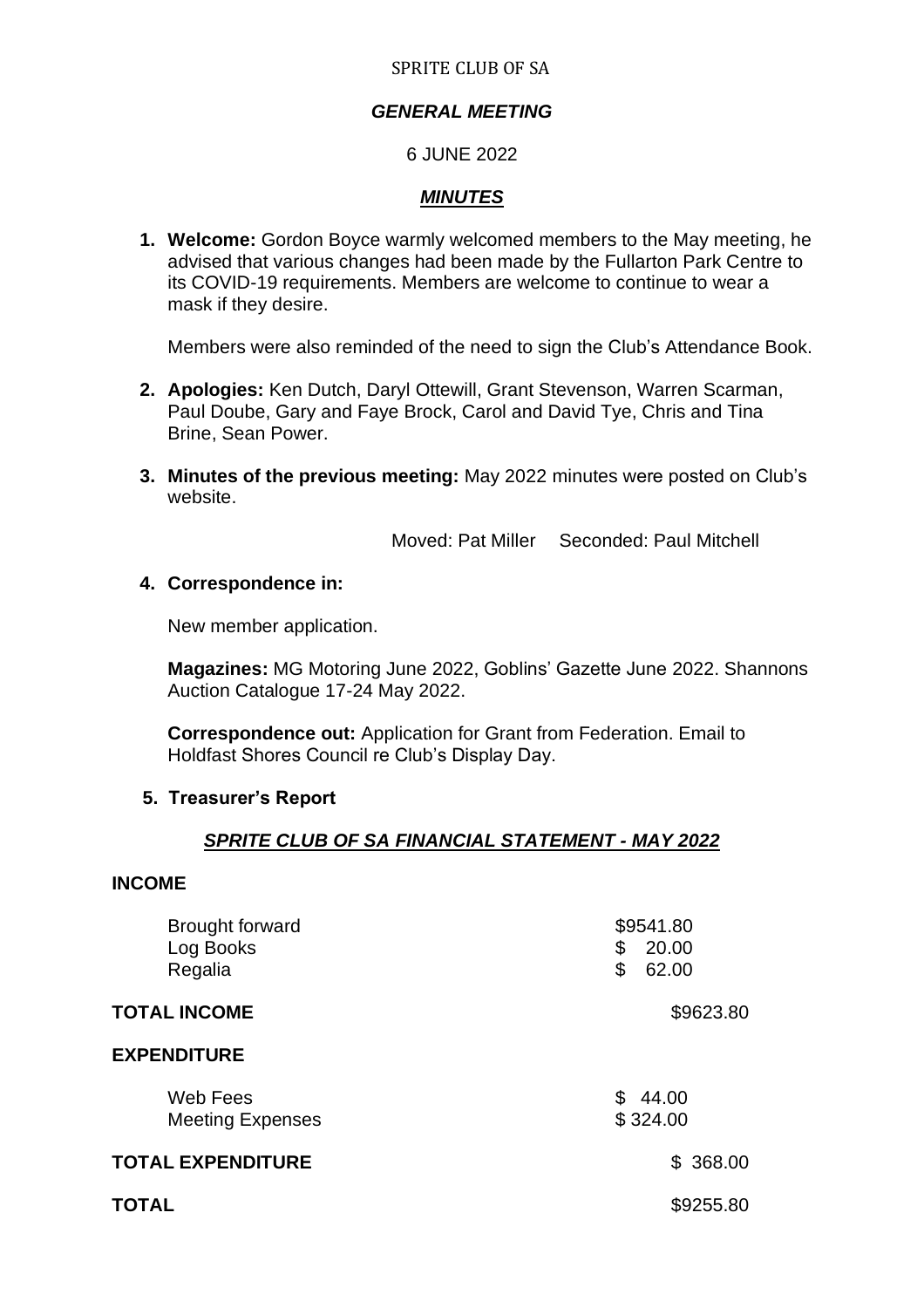#### **TERM DEPOSIT ACCOUNT AS AT 2 DECEMBER 2021**

| <b>Previous Amount</b>                                               |               | \$11611.65 |
|----------------------------------------------------------------------|---------------|------------|
| <b>Gross Interest</b>                                                | $\mathcal{S}$ | 11.65      |
| Amount invested at 0.15% for 6 months. Interest as at<br>2 June 2022 |               | 8.70       |

Moved: Miles Jackson Seconded: Gerard Miller

Gordon Boyce advised that Clubs Internet Banking has been sorted.

## **6. Social Events**

. Mid-Week Meander, Eastern Circle, Balhannah to Mannum. Gary Brock thanked Russel and Judy Schmarr for organizing the excellent run. 18 cars and 28 people attended the day.

. See 'Coming Events' Item 14.

**7. Webmaster** – Chris brine absent but all ok. New memberships have been added.

## **8. Club Registration:**

Don Cardone advised that the next meeting of the Federation of Historic Motoring Clubs is on 18 June. A \$500.00 grant is available to Clubs for functions etc. from the Federation.

#### **9. Competition Report:**

Pat miller advised that the Sporting Car Club Challenge was a great success. Special thanks to flaggies, Grant Stephenson, Rachel and Dale Halling.

#### **10. Clubbies SA Report:**

Sean Power absent but no coffee morning was held on 5 June. Third Sunday get together is next weekend.

## **11. Regalia:**

A good range of merchandise is available from Corporate Image via Club's website and EFTPOS, Club stickers, peak caps also available payable by cash or EFTPOS. Car badges, as chosen by members, will be available soon.